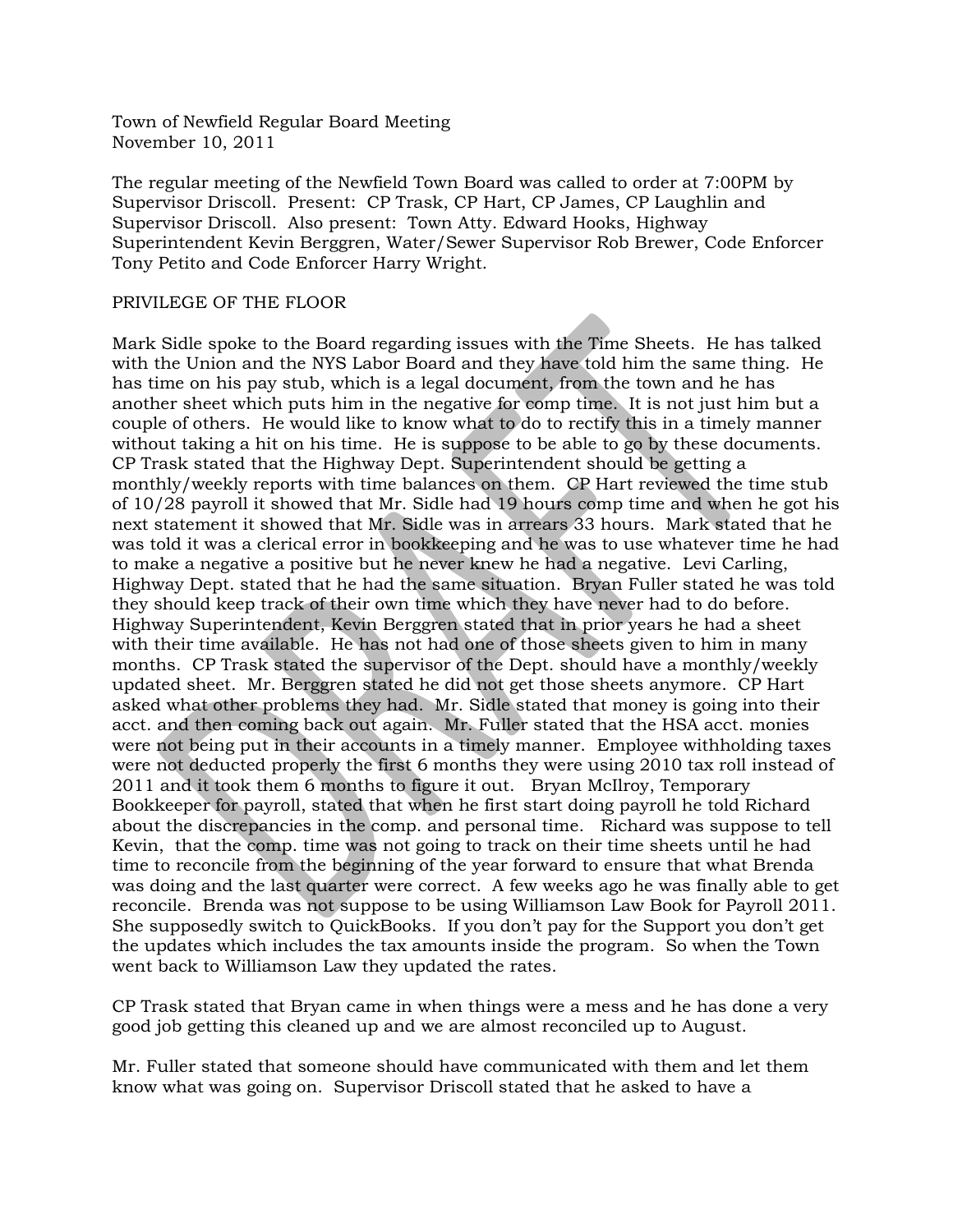conversation with the Highway Crew in August at 4:30 and when he got there no one was there.

Supervisor Driscoll stated the Bookkeeper was way over her head and did a good job of never letting anyone know and it was never discovered until after she left. He didn't have the funds to have Bryan and Gerry Licht come in full time and do that kind of work. Bryan came in for about 10 hours per week and Gerry for about 10-15 hours per week.

CP Hart asked what would make the guys happy. Mr. Sidle and Mr. Fuller stated they would like to have all the negatives taken off their time. They know they have not used all the comp. time that is stated on their pay checks

CP Trask stated that the 4 Board Members were not responsible for what happened. However, they are responsible for helping to clean it up.

CP Laughlin asked how many guys this involves. They thought 3-4.

Mr. McIlroy stated that the bottom line is the problem is fixed and it will not happen again and if the Board just wants to say you guys are at zero, he will fix it and the Town will move forward just like they always have.

CP Trask stated that in his world if you use more time than you have they take it out of somewhere else. Everyone needs to be responsible for themselves and keeping track of their time is partly their responsibility also. Moving forward he suggests that the Highway Superintendent get a monthly or weekly report that shows their time.

After more discussion motion was made by CP Hart that the negative comp. time be zeroed out for the 3 people that are affected and on Bryan Fuller's negative personal time be zeroed out as well. Highway Superintendent Kevin Berggren to get the Monthly/weekly report. Motion was seconded by CP Trask.

Ayes Nays CP James CP Laughlin CP Hart CP Trask Supervisor Driscoll

Motion carried.

Atty. Hooks asked Mr. Sidle if he would be amendable to take the position that this is in lieu of any and all of grievances that might be filed on the subject. Mr. Sidle-the President of the CSEA unit- agreed on behalf of the Highway Department employees that is resolution was satisfactory and that no grievances would be filed concerning this issue.

Amy Heffron stated her concerns regarding the bookkeeper that had left. She stated again that she felt that Supervisor Driscoll should resign because of all the financial errors that he has made in the past year. The Town cannot afford any more.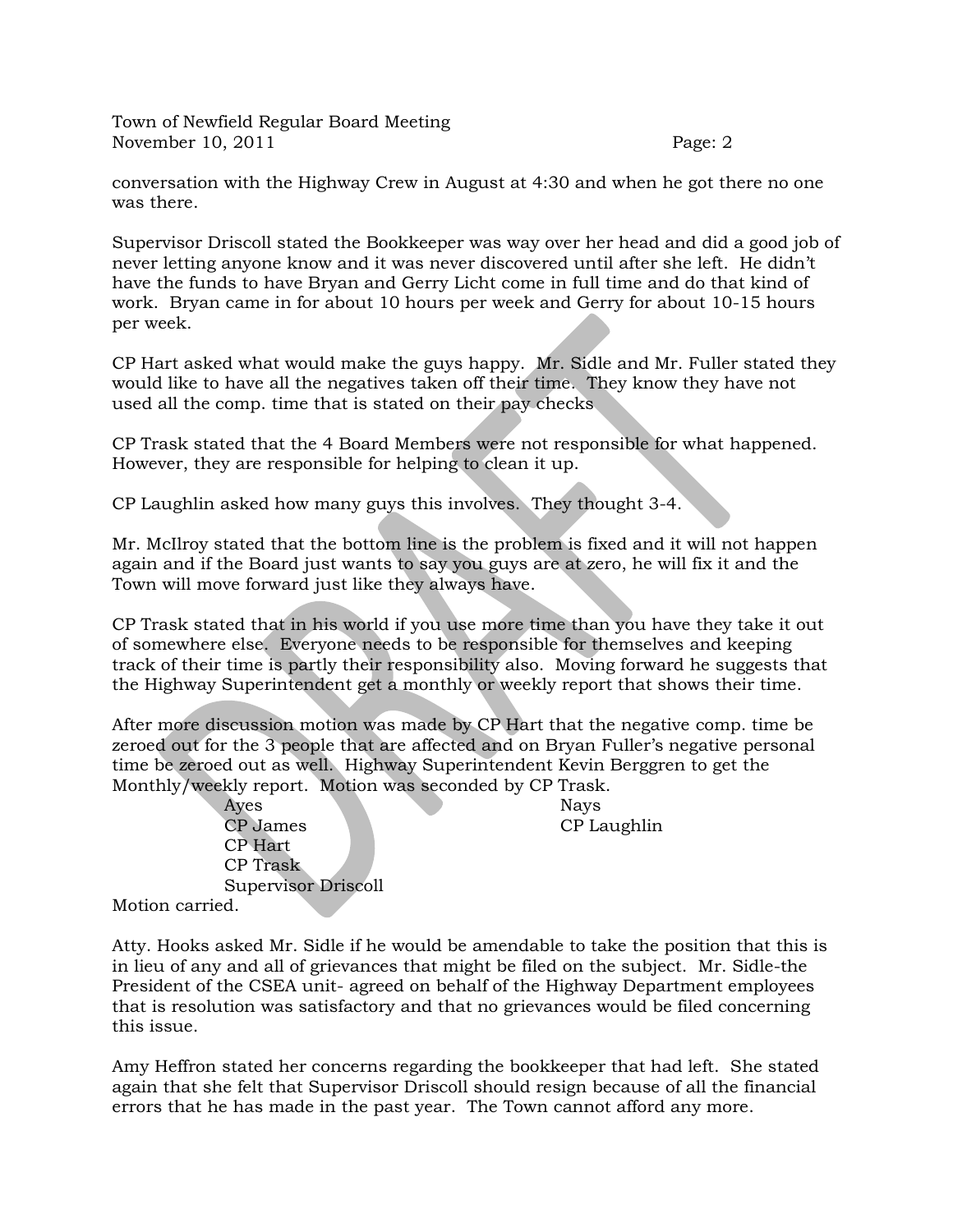Motion was made by CP Trask to approve the minutes of the October, 2011 Regular Board meeting. Motion was seconded by CP Laughlin. CP Hart asked that the letter he read from the Comptroller's Office, at the last Board Meeting, be entered into the Minutes. All approved.

#### AGENDA CHANGES

Supervisor Driscoll stated that the Board would be voting on the CSEA Contract tonight. Atty. Hooks suggested that the Board should go into Executive Session to discuss the Contract. The Regular Board Meeting will continue after the Executive Session.

Supervisor Driscoll stated he was going to move the Adoption of the 2012 Town Budget to item 6D and the voting on the CSEA Contract to 6A.

Motion was made by CP James to adjourn this portion of the Regular Board Meeting and go into Executive Session to discuss the CSEA Contract for 2012 -2014. Motion was seconded by CP Hart. All approved.

Motion was made by CP Trask to adjourn Executive Session and return to the Regular Board Meeting. Motion was seconded by CP Hart. All approved.

NEW BUSINESS

Motion was made by CP Hart to approve the adoption of the CSEA Contract for the years 2012, 2013 and 2014. Motion was seconded by CP Trask. All approved.

After discussion motion was made by CP James to approve Resolution No. 16-2011. Motion was seconded by CP Hart.

RESOLUTION NO. 16-2011 Increase of Fees in Water District 1

RESOLVED, that the water rates and schedule of charges for services for the Town of Newfield Water District 1 be set as set forth in the schedule below and be it further

RESOLVED, that the Town Clerk be and hereby is directed to immediately post a copy of this resolution in her office, and it is further

RESOLVED, that the applicable water rates and charges shall go into effect as of the first billing in December 2011 and the Town Clerk hereby is authorized and directed to prepare bills and notices accordingly.

|                             | WATER RATE TABLE NO. 1 |                    |  |
|-----------------------------|------------------------|--------------------|--|
| RESIDENTIAL SINGLE DWELLING |                        |                    |  |
| <b>MINIMUM</b>              | <b>MAXIMUM</b>         | <b>CHARGE</b>      |  |
|                             | 15,000 Gallons         | $$40.00$ base rate |  |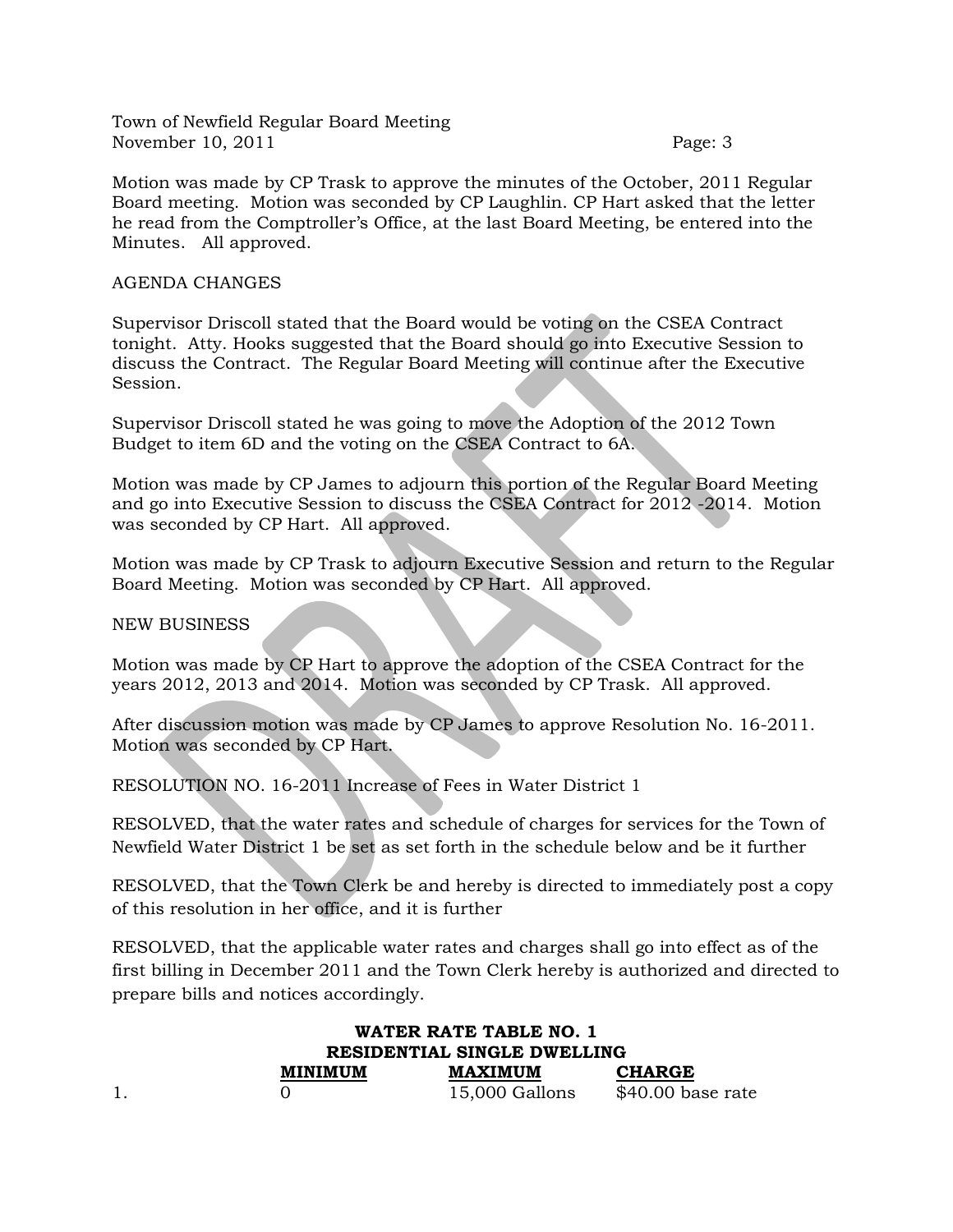### **WATER RATE TABLE NO. 1 RESIDENTIAL SINGLE DWELLING (CONT.)**

| 2. | 15.001  | 30,000 Gallons  | $$2.00/1000$ gallons |
|----|---------|-----------------|----------------------|
| 3. | 30.001  | 750,000 Gallons | $$1.85/1000$ gallons |
| 4. | 750,000 |                 | $$1.25/1000$ gallons |
|    |         |                 |                      |

**Note:** The first range defines the base charge minimum of \$40.00 with an allowance of 15,000 gallons. It is a base charged to all customers and allows for the use of up to 15,000 gallons without incurring any additional charges. Thereafter, charges are on a per 1000 gallon basis.

# **WATER RATE TABLE NO. 2 MULTIPLE FAMILY DWELLING, APARTMENTS, MOBILE HOME PARKS**

|    | <b>MINIMUM</b> | <b>MAXIMUM</b>  | <b>CHARGE</b>                                                                            |
|----|----------------|-----------------|------------------------------------------------------------------------------------------|
|    |                | 30,000 Gallons  | \$70.00 base rate                                                                        |
| 2. | 30,001         | 750,000 Gallons | $$1.85/1000$ gallons                                                                     |
| 3. | 750,000        |                 | $$1.25/1000$ gallons                                                                     |
|    |                |                 | Note: The first nonce defines the hope change minimum of $\phi$ 70.00 with an elleweeper |

**Note:** The first range defines the base charge minimum of \$70.00 with an allowance of 30,000 gallons. It is a base charged to all customers and allows for the use of up to 30,000 gallons without incurring any additional charges. Thereafter, charges are on a per 10000 gallon basis.

> AYES NAYS CP James None CP Laughlin CP Hart CP Trask Supervisor Driscoll

Motion carried.

Motion was made by CP Laughlin to approve the adoption of the 2012 Town of Newfield Budget. Motion was seconded by CP Hart.

Supervisor Driscoll thanked the Residents for attending the Public Hearing last Tuesday and for their comments as well as the hard work the Town Board had put into this Budget. It was a very difficult process with lots of cuts. They made their goal which was a maximum levy of \$66,172.00.

All approved.

Motion was made by CP James to move funds from A1110.110 Court Clerk line to A110.112 Court Clerk line. Motion was seconded by CP Laughlin.

AYES NAYS CP James CP Hart CP Laughlin CP Trask Supervisor Driscoll Motion Carried.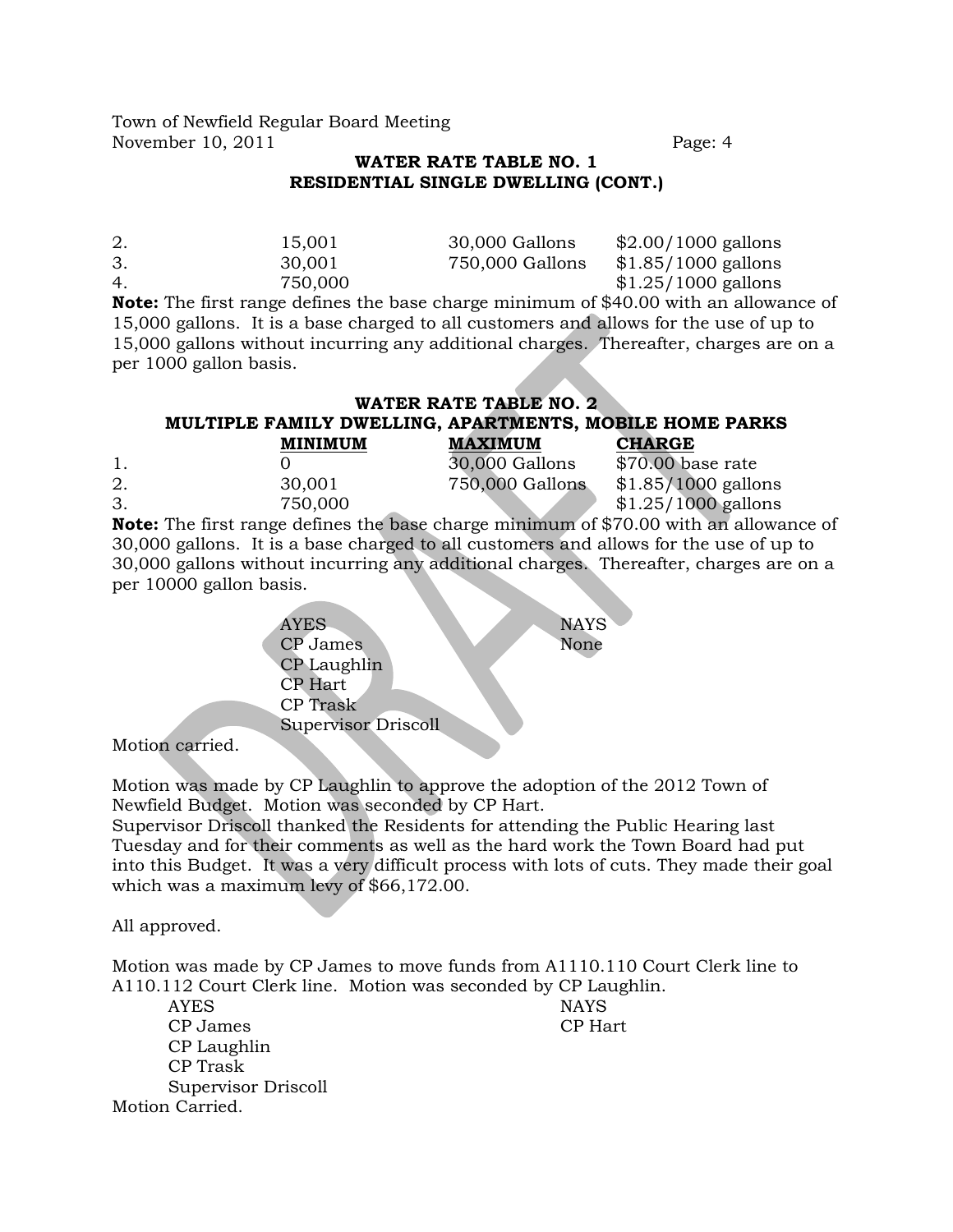Motion was made by CP Hart to approve the payment of the November monthly bills. Motion was seconded by CP Laughlin. CP Hart stated that he had noticed that the payroll taxes April-June until now have not been paid. He stated that he knew the fines are typically steep and swift. He asked if Supervisor Driscoll had any idea what the fines would be on this? Supervisor Driscoll stated he has not heard anything and is expecting he will be and he is going to ask that they reduce the fines and to eliminate them for the reasons he has already discussed. CP Hart asked where the money will be coming. Supervisor Driscoll stated he would bring it up to the Board when that letter comes. The 2<sup>nd</sup> and 3<sup>rd</sup> quarters were late also. Supervisor Driscoll stated that all is current now.

| General Fund totaling     | \$54,655.99   |
|---------------------------|---------------|
| Recreation Fund totaling  | \$2,279.42    |
| Highway Fund totaling     | \$125,063.80  |
| Streetlight Fund totaling | 1,308.41      |
| Sewer Fund totaling       | 670.85<br>\$  |
| Water District 1 totaling | 5,278.26<br>S |
| Water District 2 totaling | 1,641.30<br>S |
|                           |               |

Motion carried.

REPORTS

Supervisor – Supervisor Driscoll introduced the new Town Justice Gary Dresser to the community.

Highway – Highway Superintendent Kevin Berggren asked if once the budget is approved the only thing the Board can touch is the permanent improvements in which he has to provide a report for the roads to be worked on for approval. Other than that he will spend the money as he sees necessary. He is elected to do the position and that is what he is going to do. CP Trask stated he agreed with Mr. Berggren it is his budget. Mr. Berggren stated that the Highway Dept. is doing okay with their financials. Mr. Berggren stated he still disagrees with the bonding.

The Highway crew has been doing some paving on Jackson Hollow Rd. Shoulders on Cox Rd. Getting the trucks ready for winter.

CP Hart stated that he has been on the Board for a long time and he can remember when Mr. Berggren first started working at the Highway and the Board was doing the budget he remembers the repairs for Caskey's and Crispell was almost half of what it was the previous year. The Board at the time thought that there was a mistake and there wouldn't be enough money in the budget line. They found out that Mr. Berggren had been hired and was fixing the trucks and at times taking the trucks to his father's shop for repair after he got done at the Highway Barns. CP Hart asked that he realize that there is a lot of people that know this is going on and appreciate it. CP Trask stated that he to feels that the Highway Crew has done a good job and he sees what is done and he realizes how much money he has been saving the town. He told Mr.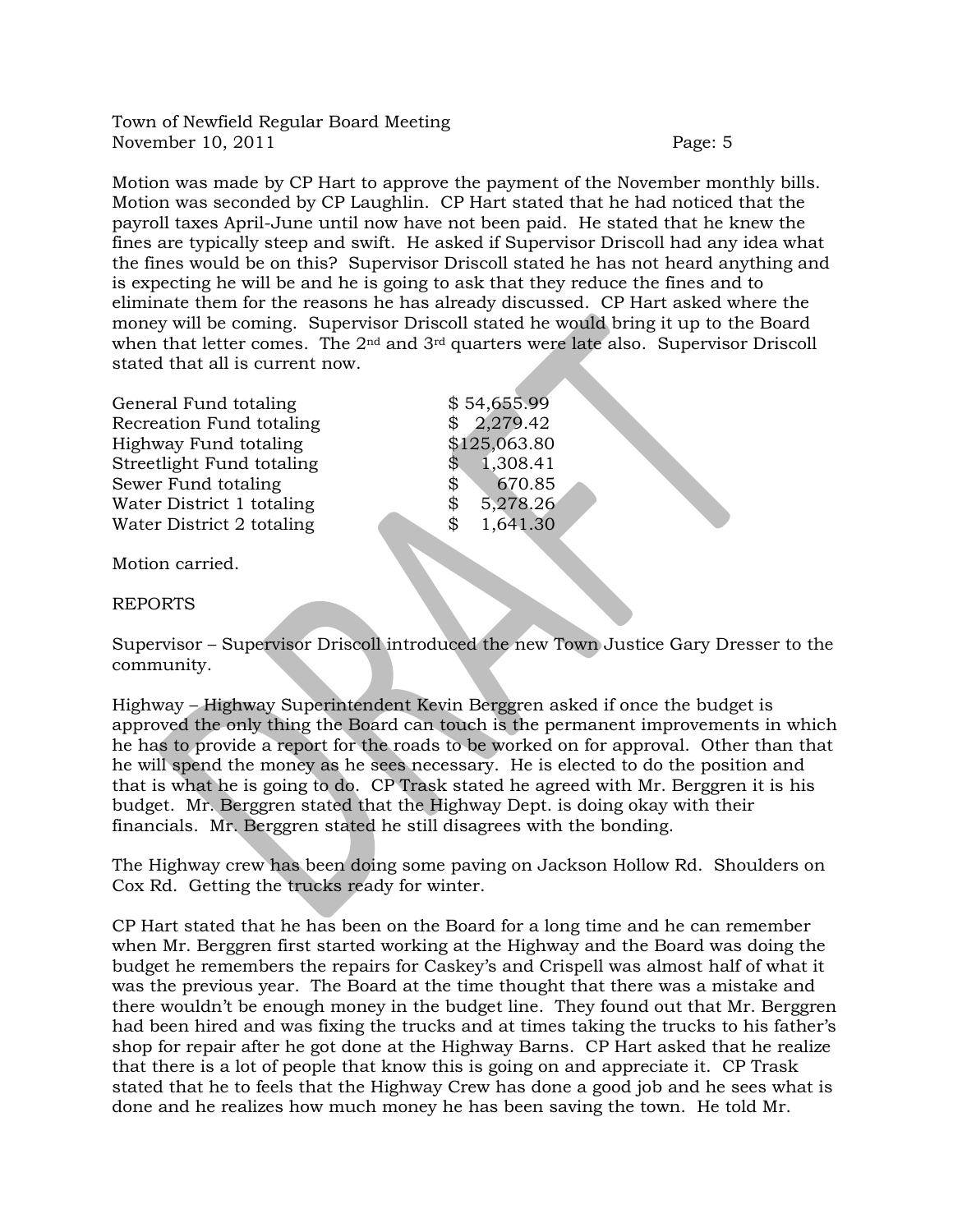Berggren to continue what he is doing and to come to the Board and voice his opinion. They are listening. Supervisor Driscoll stated he echoed the sentiments completely and has said it before. Mr. Berggren stated that no one told him they were going to remove the uniforms from the budget line. That is his budget line and he should have been told. If the Board wishes him to bring to their attention on what he is doing down at the barns then they should be communicating with him also. Last year his budget was cut way down and he was never told about that either. If someone is being honest with you and when the Board is going to make changes he should be told about it. He discussed other issues in the Contract that should have been changed and wasn't and items that were changed that he wasn't told about. It was suggested that Mr. Berggren should be sitting in on the negotiations.

Water/Sewer – Supervisor Brewer stated he didn't have anything to report.

Recreation – Recreation Director Dustin James reported that the Basketball program starts up Saturday. There is a new program starting where they are working closely with other local Rec. Directors in a new league of play that better fits the Recreation philosophy. There was a Recreation Committee last night and Shawn Norman is the new Chair of the committee with Amy Heffron the Vice Chair. The Committee is working on funding for next year and youth development programs that were cut from his budget. Fall Cheerleading is over and basketball cheer will have sign ups next week. The Shoot A Thon fund raiser will be brought back because it has been a good fund raiser in the past. CP Hart stated that if there is anyone that could help the Committee out, Dustin is in desperate need of a storage facility for rec. equipment. Something like a wooden shed he can put at the Town Hall. Currently he shares space with the school and there are too many hands that have access to the area and it is getting harder to keep track of equipment. So if anyone out there knows anyone that is willing to donate time, material, labor, and money please help Dustin.

Code Enforcer – Code Enforcer Tony Petito reported that cases he has been working on. Two of his cases are improved and are in compliance. He also reported on new complaints. Mr. Petito stated that as a resident of Newfield he would like to thank CP Hart for all the hard work and good things he has done for the Town of Newfield.

Code Enforcer – Code Enforcer Harry Wright reported there were 103 building permits to date, about 12 down from 2010. He will have a print out for the December meeting. CP Trask asked Mr. Wright if he sees any development for the future. Mr. Wright stated that the one developer that was going to develop Cox Rd. has decided he would rather sell the land and not develop at all. He is not sure about the future it is very difficult to predict.

CP Hart asked if the Frandsen development was all finished with CO issued. He is at the stage where he is able to rent. His Storm water notice of determination cannot be delivered with respect to the growth over the disturbed area. There must be 80% growth over 100% of the disturbed area. Things are growing and he is still paying for inspections.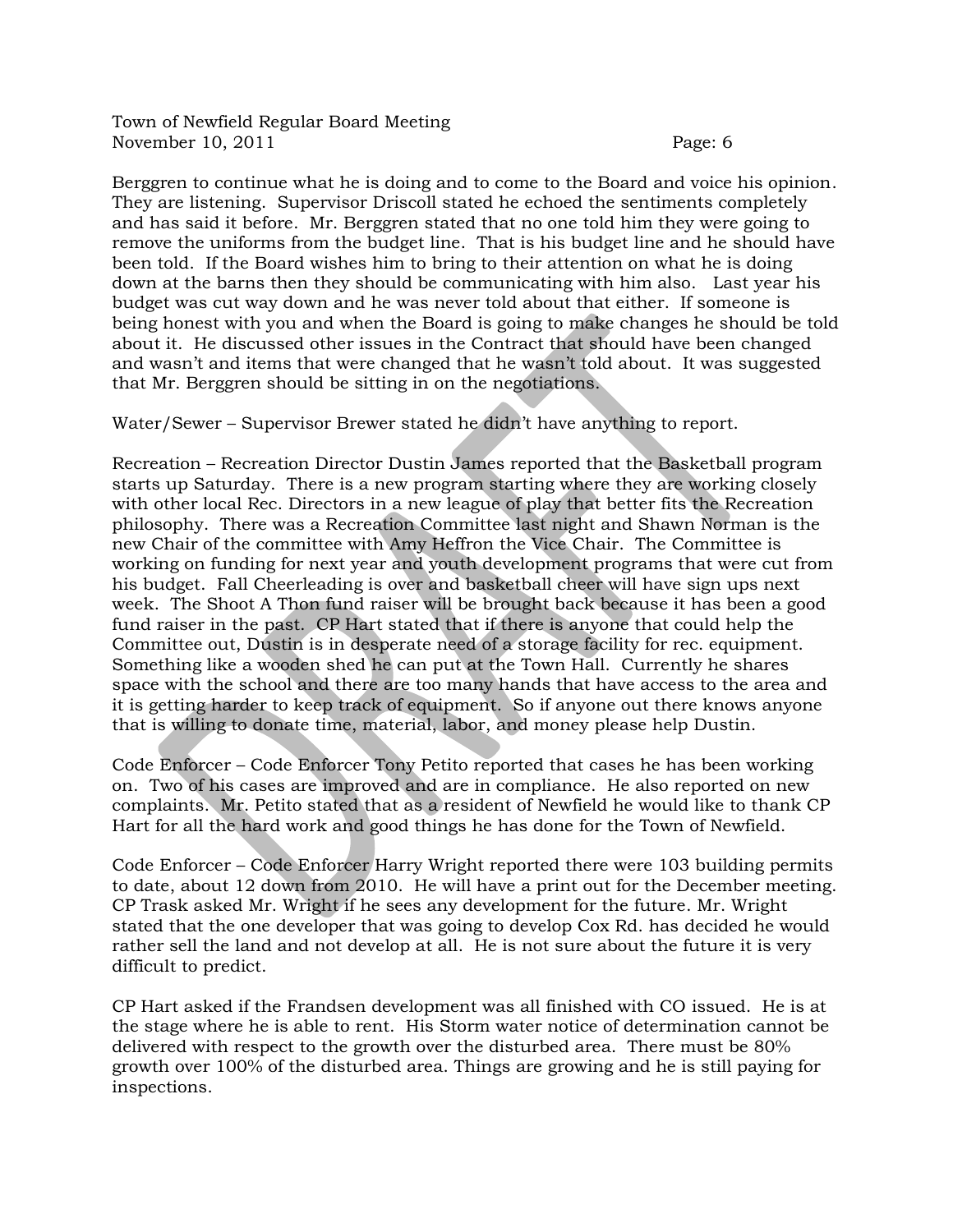County Legislator – County Legislator Dave McKenna reported the County Budget is tentatively set at 3.99% which is 6.67 per \$1000. Up 3.1% from last year. This will go to the Legislator next Tuesday night for a vote. Public Hearings were held last night, 4 people showed up. County Highway Superintendent is retiring as of Dec. CP Trask asked what was the maximum tax cap Mr. McKenna stated the mandated was 2.9%. It is just over 1%.

Atty. Hooks reviewed the Bond Resolution with the Board. This Bond is for the purchase of a backhoe.

> At a regular meeting of the Town Council of the Town of Newfield, Tompkins County, New York, duly held at the Town Hall located at 166 Main Street, Newfield, New York 14687 held on November 10, 2011 at 7:00 p.m.

PRESENT: CP James CP Laughlin CP Hart CP Trask Supervisor Driscoll ABSENT: None

The following resolution was offered by CP Laughlin who moved its adoption, seconded by CP Trask to-wit:

## **BOND RESOLUTION OF THE TOWN COUNCIL OF THE TOWN OF NEWFIELD, TOMPKINS COUNTY, NEW YORK (THE "TOWN"), AUTHORIZING THE ISSUANCE OF UP TO \$85,000 IN SERIAL BONDS OF THE TOWN TO FINANCE THE ACQUISITION OF A BACKHOE**

WHEREAS, the Town Council (the "Council") of the Town of Newfield, Tompkins County, New York (the "Town") is considering the acquisition of a backhoe and related equipment, all at a total estimated cost not to exceed \$85,000; and

WHEREAS, the purchase of said equipment and the financing thereof through the issuance of the Town's obligations constitutes a "Type II" action within the meaning of the State Environmental Quality Review Act and the regulations thereunder (collectively, "SEQRA"), and therefore no further actions or proceedings under SEQRA with respect thereto need be taken by the Council prior to authorizing the issuance of obligations or expenditure of funds for said purchase; and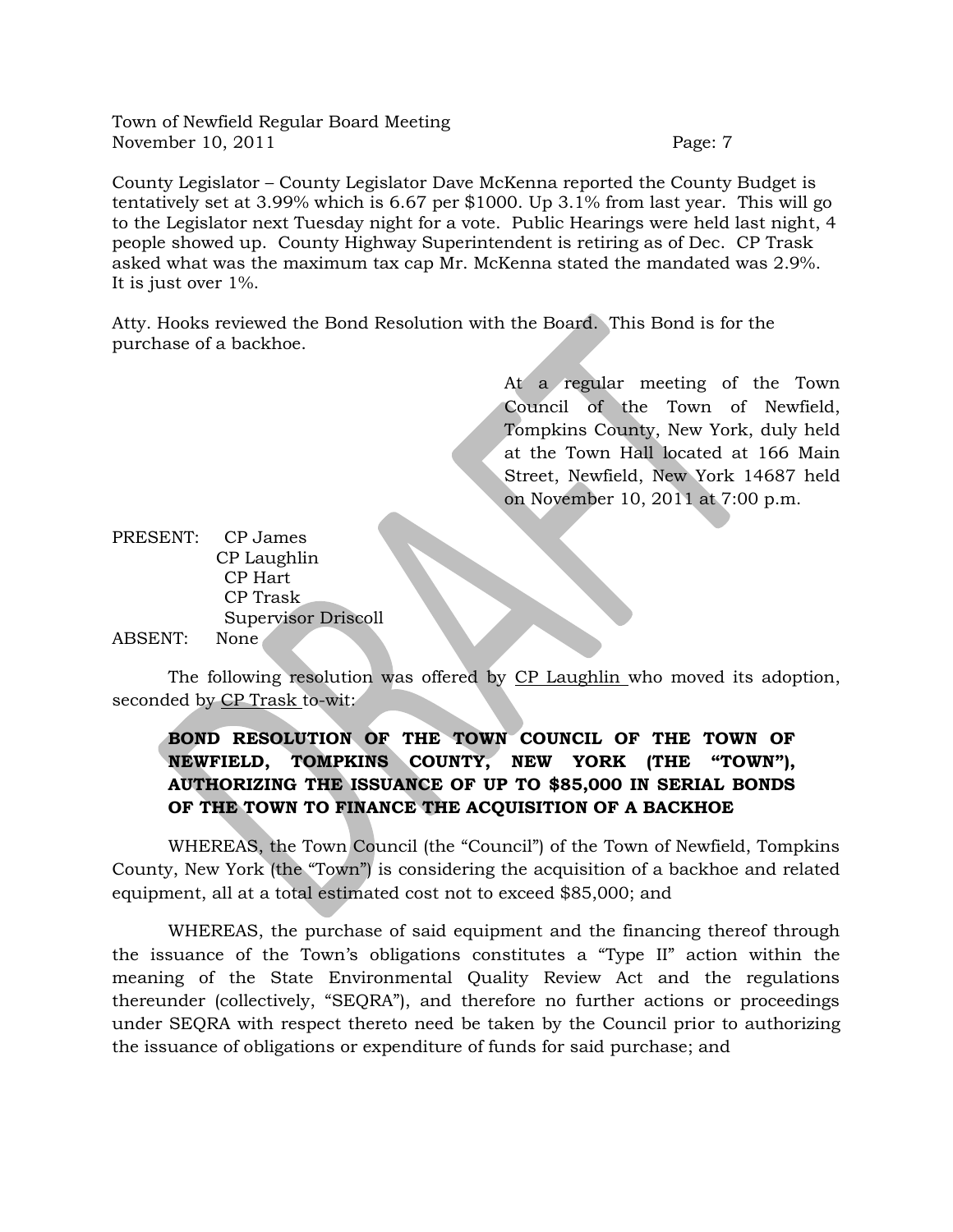WHEREAS, the Council now wishes to appropriate funds for the Project and to authorize the issuance of the Town=s serial bonds or bond anticipation notes to finance said appropriation.

NOW THEREFORE, THE TOWN COUNCIL OF THE TOWN OF NEWFIELD, TOMPKINS COUNTY, NEW YORK HEREBY RESOLVES (by the affirmative vote of not less than two-thirds of all the members of such body), AS FOLLOWS:

SECTION 1. The Town is hereby authorized to undertake the acquisition of one backhoe and related equipment for use by the Town's Highway Department (the "Project") at a maximum cost of \$85,000, said amount is hereby appropriated therefore and the Town is authorized to issue up to \$85,000 principal amount of serial bonds (including, without limitation, statutory installment bonds) pursuant to the provisions of the Local Finance Law, constituting Chapter 33-a of the Consolidated Laws of the State of New York (the "Law") to finance the estimated cost of the Project.

SECTION 2. It is hereby determined that the maximum estimated cost of the aforementioned specific object or purpose is \$85,700, and the plan for the financing thereof shall consist of the issuance of up to \$85,700 in serial bonds of the Town authorized to be issued pursuant to Section 1 of this resolution, or bond anticipation notes issued in anticipation of such serial bonds.

SECTION 3. It is hereby determined that the period of probable usefulness of the aforementioned specific objects or purposes is fifteen (15) years, pursuant to subdivision a.28. of Section 11.00 of the Law.

SECTION 4. The final maturity of the bonds herein authorized to be issued shall not be in excess of five (5) years measured from the date of issuance of the first serial bond or bond anticipation note issued pursuant to Section 1 of this resolution.

SECTION 5. Current funds are not required to be provided prior to the issuance of the bonds authorized by this resolution or any bond anticipation notes issued in anticipation thereof, pursuant to subsection d.5. of Section 107.00 of the Law.

SECTION 6. The temporary use of available funds of the Town, not immediately required for the purpose or purposes for which the same were borrowed, raised or Otherwise created, in hereby authorized pursuant to Section 165.10 of the Law, capital purpose described in Section 1 of this resolution. The Town shall reimburse such expenditures with the proceeds of the bonds or bond anticipation notes authorized by this resolution. This resolution shall constitute a declaration of official intent to reimburse the expenditures authorized herein with the proceeds of the bonds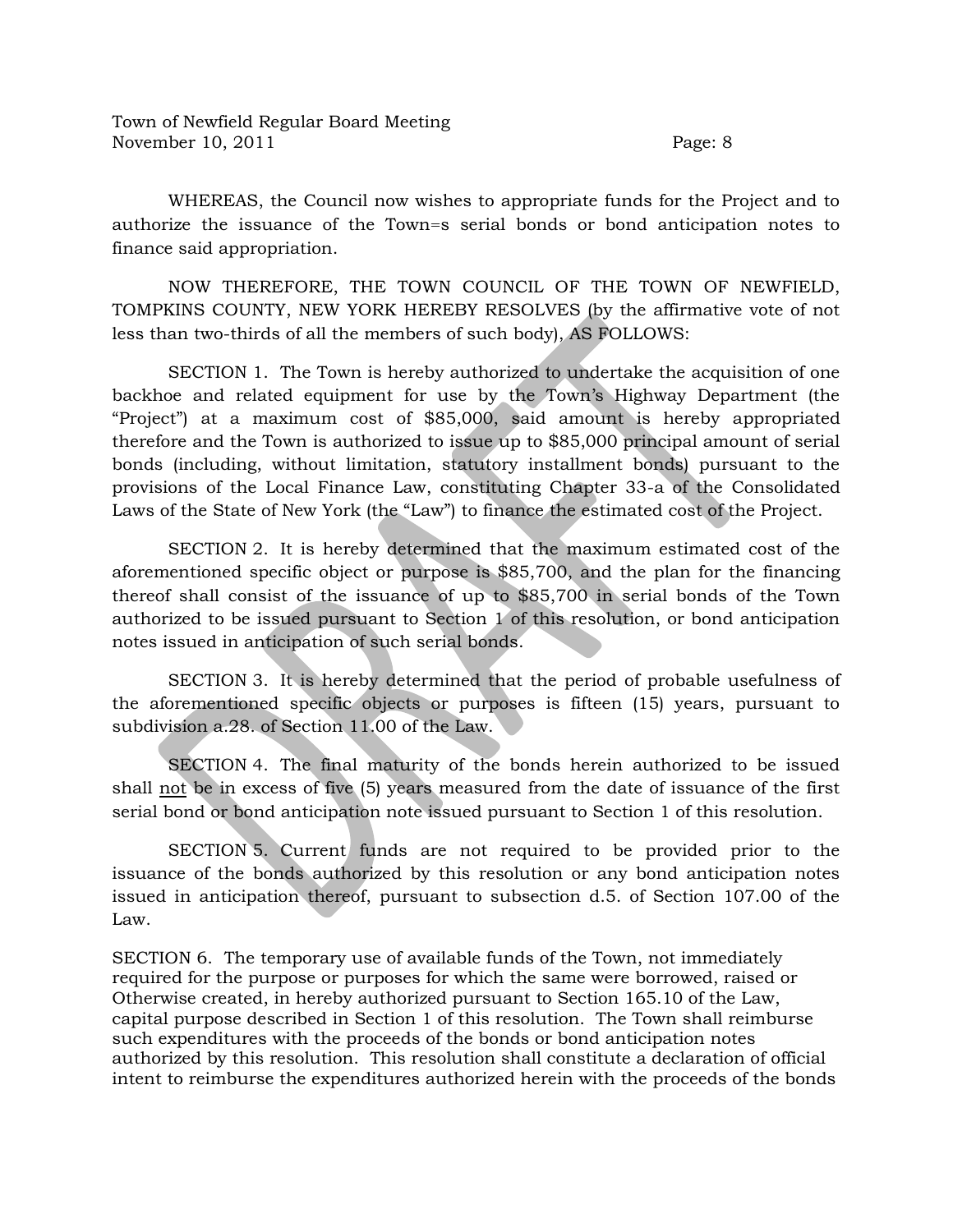and bond anticipation notes authorized herein, as required by United States Treasury Regulations Section 1.150-2.

SECTION 7. Each of the serial bonds authorized by this resolution and any bond anticipation notes issued in anticipation of said bonds shall contain the recital of validity prescribed by Section 52.00 of the Law and said serial bonds and any bond anticipation notes issued in anticipation of said bonds shall be general obligations of the Town, payable as to both principal and interest by a general tax upon all the real property within the Town without legal or constitutional limitation as to rate or amount. The faith and credit of the Town are hereby irrevocably pledged to the punctual payment of the principal and interest on said serial bonds and bond anticipation notes and provisions shall be made annually in the budget of the Town by appropriation for (a) the amortization and redemption of the bonds and bond anticipation notes to mature in such year and (b) the payment of interest to be due and payable in such year.

SECTION 8. Subject to the provisions of this resolution and of the Law, pursuant to the provisions of Section 30.00 relative to the authorization of the issuance of bond anticipation notes or the renewals of said obligations and of Section 21.00, Section 50.00, Section 54.90, Sections 56.00 through 60.00 and Sections 62.10 and 63.00 of the Law, the powers and duties of the Council relative to authorizing serial bonds and bond anticipation notes and prescribing terms, form and contents as to the sale and issuance of bonds herein authorized, including without limitation the determination of whether to issue bonds having substantially level or declining debt service and all matters relating thereto, and of any bond anticipation notes issued in anticipation of said bonds, and the renewals of said bond anticipation notes, are hereby delegated to the Supervisor of the Town, as the chief fiscal officer of the Town (the "Town Supervisor"). Further, pursuant to subdivision b. of Section 11.00 of the Law, in the event that bonds to be issued for the object or purpose authorized by this bond resolution are combined for sale, pursuant to subdivision c. of Section 57.00 of the Law, with bonds to be issued for one or more objects or purposes authorized by other resolutions of the Town, then the power of the Town Council to determine the "weighted average period of probable usefulness" (within the meaning of subdivision a. of Section 11.00 of the Law) for such combined objects or purposes is hereby delegated to the Town Supervisor, as the chief fiscal officer of the Town.

SECTION 9. The Town Supervisor is hereby further authorized to take such actions and execute such documents as may be necessary to ensure the continued status of the interest on the bonds authorized by this resolution and any notes issued in anticipation thereof, as excludable from gross income for federal income tax purposes pursuant to Section 103 of the Internal Revenue Code of 1986, as amended Town of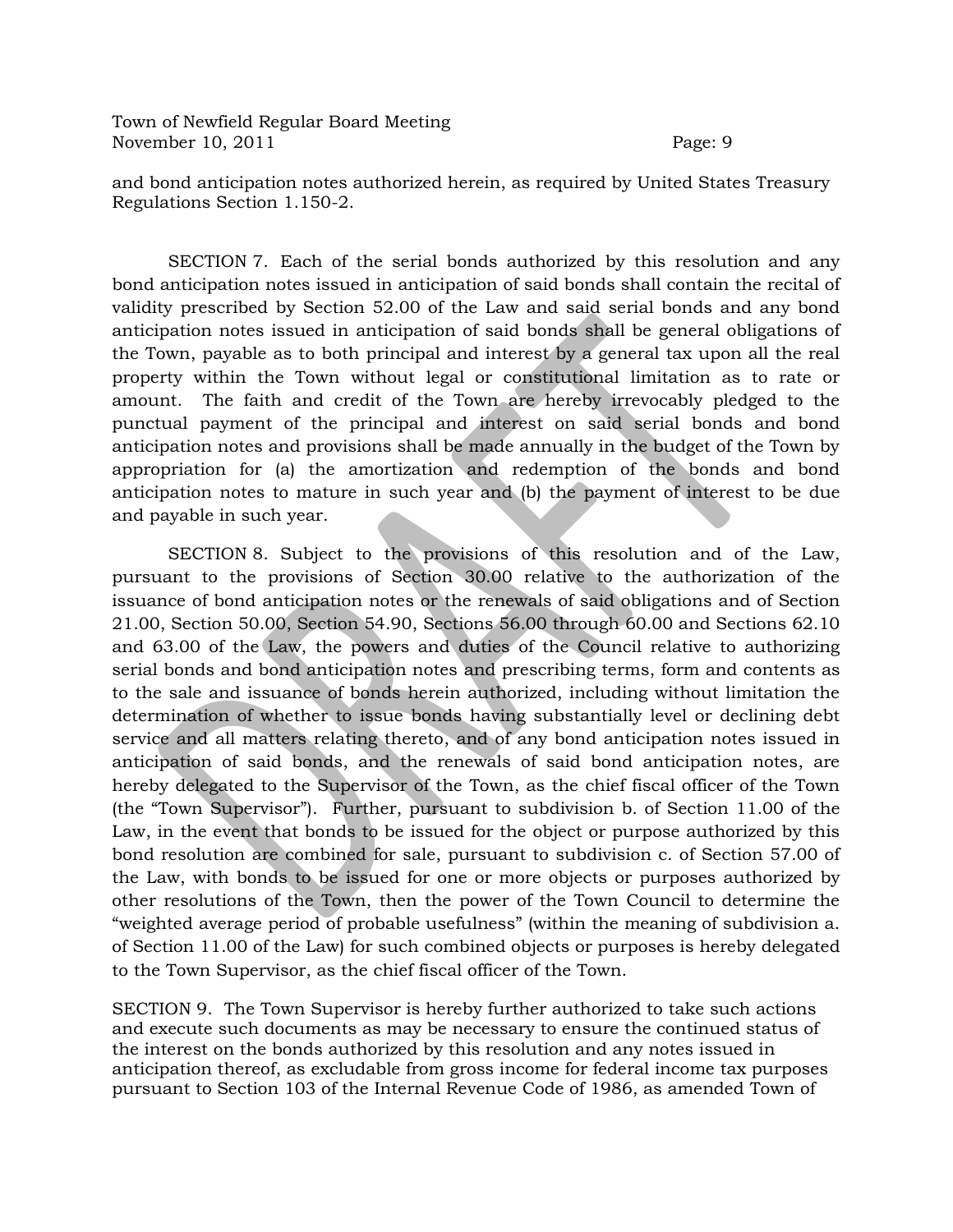$(the ACode@)$  and to designate the bonds authorized by this resolution and any notes issued in anticipation thereof, if applicable, as Aqualified tax-exempt bonds@in accordance with Section 265(b)(3)(B)(i) of the Code.

SECTION 10. The Town Supervisor is further authorized to enter into a continuing disclosure undertaking with or for the benefit of the initial purchaser of the bonds or notes in compliance with the provisions of Rule 15c2-12, promulgated by the Securities and Exchange Commission pursuant to the Securities Exchange Act of 1934.

SECTION 11. The intent of this resolution is to give the Town Supervisor sufficient authority to execute those applications, agreements and instruments, or to do any similar acts necessary to effect the issuance of the aforesaid serial bonds or bond anticipation notes without resorting to further action of this Council.

SECTION 12. The Town Clerk is hereby authorized and directed to cause a copy of this resolution to be published in full in the official newspaper of the Town for such purpose, together with a notice of the Town Clerk in substantially the form provided in Section 81.00 of the Law.

SECTION 13. The validity of the bonds authorized by this resolution and of any bond anticipation notes issued in anticipation of said bonds may be contested only if:

(a) such obligations are authorized for an object or purpose for which the Town is not authorized to expend money; or

(b) the provisions of law which should be complied with at the date of the publication of such resolution are not substantially complied with, and an action, suit or proceeding contesting such validity is commenced within twenty (20) days after the date of such publication; or

(c) such obligations are authorized in violation of the provisions of the Constitution.

The following vote was taken and recorded in the public or open session of said meeting:

| Supervisor Driscoll       | VOTING Aye    |     |
|---------------------------|---------------|-----|
| Council Member Hart       | <b>VOTING</b> | Aye |
| Council Member James      | <b>VOTING</b> | Ave |
| Council Member Trask, Jr. | <b>VOTING</b> | Ave |
| Council Member Laughlin   | <b>VOTING</b> | Ave |